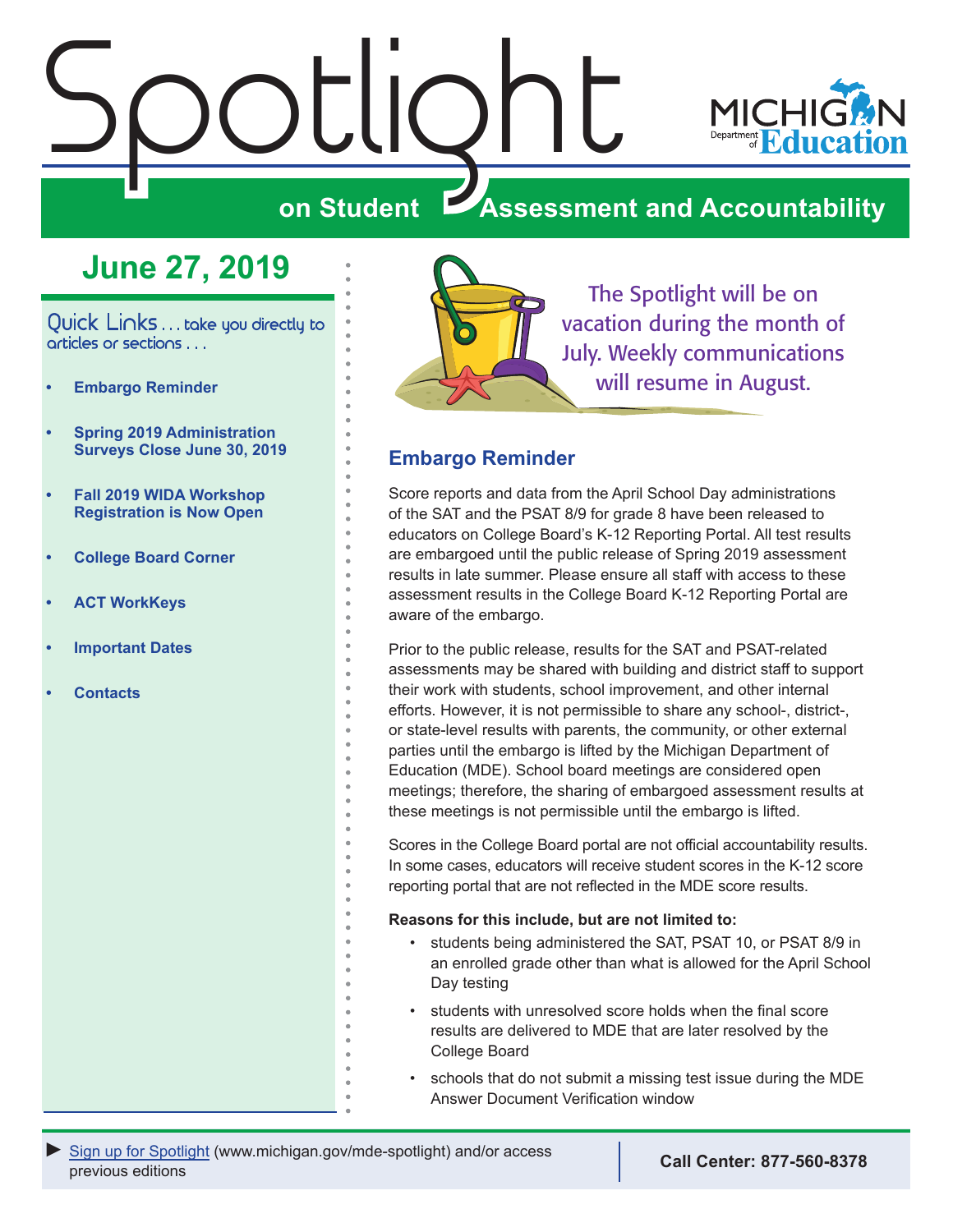#### <span id="page-1-0"></span>**Spring 2019 Administration Surveys Close June 30, 2019**



**June 30, 2019** is the last day the 2019 M-STEP and MI-Access surveys are available.

Your input is an important tool for future planning and development of quality assessments, documentation, and testing practices for educators and students around Michigan. In the past, we have made significant changes to the assessments, training documentation, and administration practices based on suggestions from surveys.

Don't forget to share this article with staff in your building and district who participated in either the M-STEP or the MI-Access assessments this past spring.

- The [2019 M-STEP Administration Survey](https://www.surveymonkey.com/r/Spring2019MSTEPAdministrationSurvey) will take 10 to 15 minutes to complete and will remain open through **June 30, 2019**. A link to the survey can also be found on the [M-STEP web page](www.michigan.gov/mstep) (www.michigan. gov/mstep) under the **What's New** section.
- The [2019 MI-Access Administration Survey](https://www.surveymonkey.com/r/Spring2019MIACCESSAdministrationSurvey) will take about 10 minutes to complete and will remain open through **June 30, 2019**. A link to the survey can also be found on the [MI-Access web page](http://www.michigan.gov/mi-access) (www.michigan. gov/mi-access) under the **What's New** section.

Thank you in advance for your participation in our surveys. By sharing your experiences, you can help us to improve the experiences of educators and students throughout Michigan.

#### **Fall 2019 WIDA Workshop Registration is Now Open**

The Office of Educational Assessment and Accountability (OEAA), the Office of Field Services (OFS), and WIDA are offering two free workshops this fall that may be of interest to school improvement teams, building- and district-level administrators, Title III directors, English Learner (EL)

educators, WIDA test coordinators, and content area teachers. The workshops are designed to aid educators in using student achievement results in meaningful and appropriate ways for instructional and school improvement purposes, as well as to provide in-depth training for administering the Screener Online assessment. Space is limited, so early registration is recommended. Additional WIDA workshops will be announced later this summer, so keep watching the Spotlight for more details. Information on each of the WIDA trainings will be added to the [WIDA](https://www.michigan.gov/mde/0,4615,7-140-22709_40192-500658--,00.html)  [Trainings 2019](https://www.michigan.gov/mde/0,4615,7-140-22709_40192-500658--,00.html) table, which can be accessed by clicking on the link under the **What's New** Section of the [WIDA web](www.michigan.gov/wida)  [page](www.michigan.gov/wida) (www.michigan.gov/wida).

#### **Workshop 1: WIDA Screener Online Training**

This workshop is designed for test administrators of the online WIDA Screener English language proficiency assessment in grades 1 through 12. During this training, participants will work collaboratively to strengthen their understanding of the administration of the WIDA Screener Online. This includes learning to administer the online assessment to students. Attention will be given to developing inter-rater reliability when scoring the speaking and writing domains. Participants will utilize a multitude of practice items to be scored with the scoring scales. All participants must have computers or tablets and an internet connection to access sample items and the WIDA Assessment Management System (AMS).

A light continental breakfast and lunch will be provided.

**Date of Workshop: Tuesday, August 20, 2019 from 9:00 AM to 4 PM** (8:00 AM to 9:00 PM registration and breakfast)

**Location:** Michigan Department of Education 608 W. Allegan St., Lansing, MI 48933 Ottawa 3 Conference Room

[Registration link](https://wida-screener-online-ta-training.eventbrite.com) (https://wida-screener-online-ta-training. eventbrite.com)

#### *(Continued on next page)*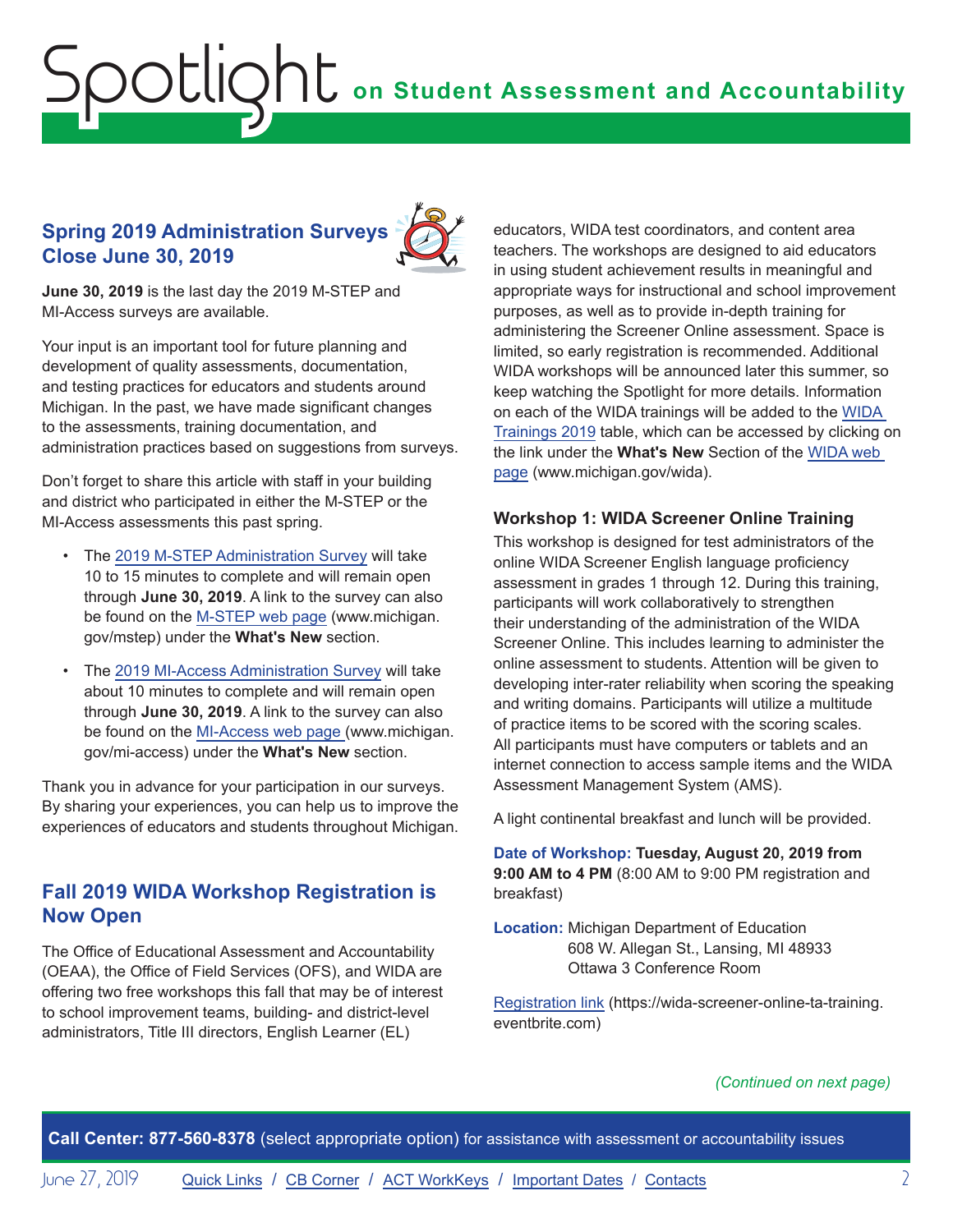#### **Workshop 2: Leading Schools for Multilingual Learner Achievement**

This is a two-day workshop for school principals and administrators who are responsible for making school improvement decisions.

The purpose of this workshop is for school leaders to reflect on their school's policies and systems in order to craft a personal leadership action plan that promotes equitable educational opportunities for multilingual learners. Specific topics addressed will include policy; instructional leadership; and collaborative relationships between students, teachers, families, and data teams that are necessary for multilingual learners to thrive. Participants will engage in interactive tasks related to equitable instruction for multilingual learners, discussions and reflections, video analysis, and action planning.

A light continental breakfast and lunch will be provided.

**Date of Workshop: Tuesday and Wednesday, October 1 and 2, 2019 9:00 AM to 4:00 PM** (8:00 AM to 9:00 PM registration and breakfast)

**Location:** Wayne Community College – Downriver Campus 21000 Northline Rd., Taylor MI 48180 EPAC 5 & 6

[Registration link](https://wida-leading-schools-el-achievement.eventbrite.com) (https://wida-leading-schools-elachievement.eventbrite.com)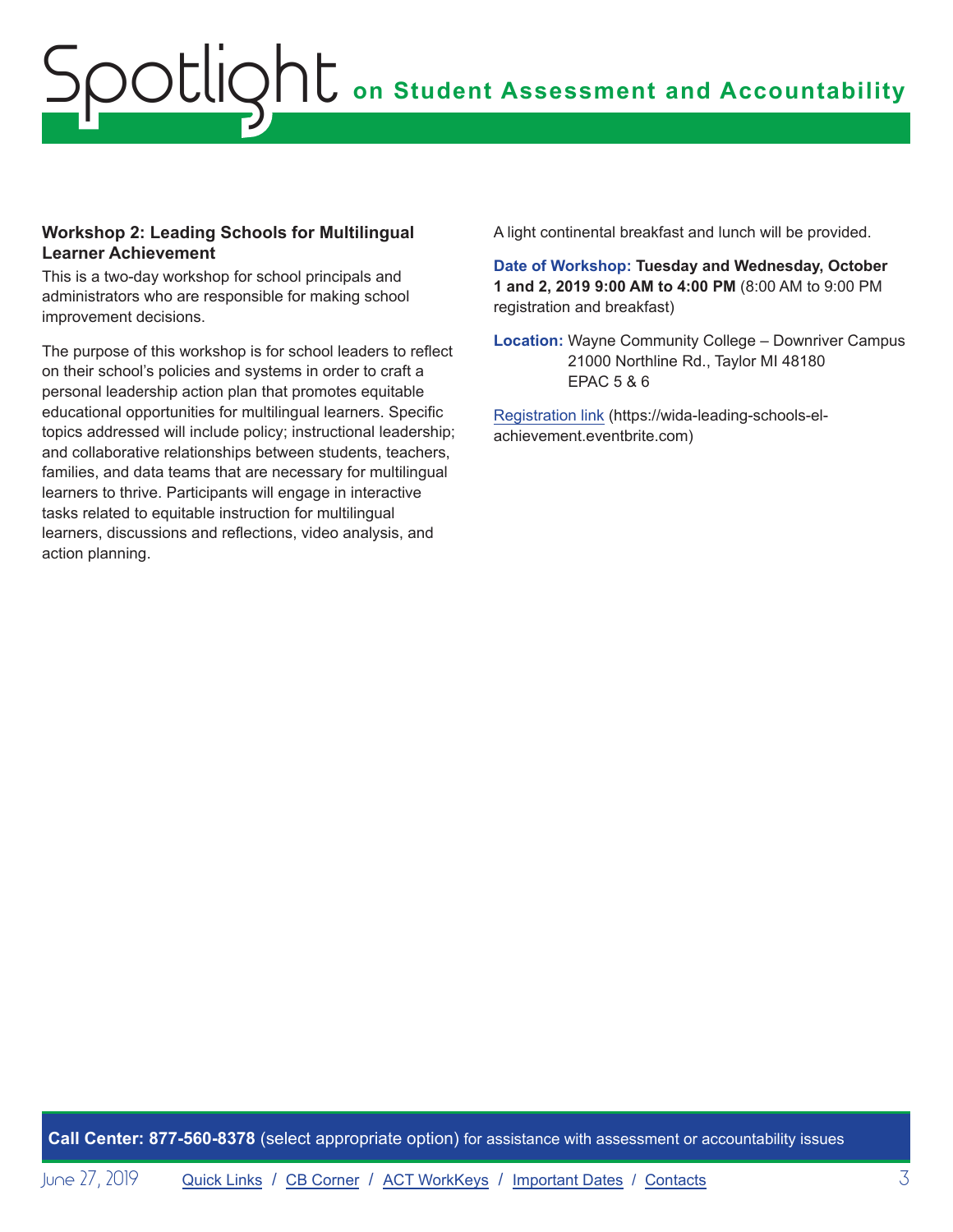# <span id="page-3-1"></span><span id="page-3-0"></span>College Board Corner

 *Information on SAT*®*, PSAT*™ *8/9, and PSAT*™*10 provided by the College Board*

#### **Questions about Spring PSAT 8/9, PSAT 10, or SAT?**

- call the Michigan Educator Hotline: 866-870-3127 (select Option 1)
- email [michiganadministratorsupport@](mailto:michiganadministratorsupport%40collegeboard.org?subject=) [collegeboard.org](mailto:michiganadministratorsupport%40collegeboard.org?subject=)

#### **Educator Score Release**

Scores were made available to educators in the College Board Reporting Portal this week. Educators who have not previously used the College Board Reporting Portal can learn about running reports, understanding educator reports, printing student reports and labels, and granting access and assigning roles. An interactive walk through is available on the [K-12 Assessment](https://collegereadiness.collegeboard.org/educators/k-12/reporting-portal-help)  [Reporting Help web page](https://collegereadiness.collegeboard.org/educators/k-12/reporting-portal-help) (https://collegereadiness. collegeboard.org/educators/k-12/reporting-portal-help).

Scores were released based on school verification and appeals made during the Answer Document Verification window on the OEAA Secure Site. No changes can be made for students in the K–12 score reporting portal, since the Answer Document Verification window closed on May 29, 2019.

Scores in the College Board portal are not official accountability results. In some cases, educators will receive student scores in the K-12 score reporting portal that are not reflected in the Michigan Department of Education (MDE) score results.

Reasons for this include, but are not limited to:

• students being administered the SAT, PSAT 10, or PSAT 8/9 in an enrolled grade other than what is allowed for the April School Day testing

final score results are delivered to MDE that are later resolved by the College Board

Once test scores are available to educators, remember that all test results are **EMBARGOED** until notification from the MDE. The embargo will be lifted when schooland district-aggregated test results are made publicly available through the [MISchoolData](http://www.mischooldata.org) portal in late summer or early fall.

Prior to public release, results for the SAT, PSAT 10, and PSAT 8/9 may be shared with building and district staff to support their work with students, school improvement, and other internal efforts. However, it is not permissible to share any school-, district-, or state-level results with parents, the community, or other external parties until the embargo is lifted by MDE. School board meetings are considered open meetings; therefore, the sharing of embargoed assessment results at these meetings is not permissible until the embargo is lifted.

#### **Getting Ready for 2020 – Save the Date for Fall Implementation Workshops**

Implementation workshops are free and provide information about the Michigan-provided SAT with Essay, PSAT 10, and PSAT 8/9 for grades 8 and 9 administrations for Spring 2020. Attendance at a workshop is important for building administrators and building test coordinators. Learn about the latest enhancements and changes for the spring administration, preparing for and administering the College Board exams, spring implementation timelines, and professional development offerings to prepare you for Spring 2020.

The College Board is partnering with MCAN (Michigan *(Continued on next page)*

students with unresolved score holds when the

**Call Center: 877-560-8378** (select appropriate option) for assistance with assessment or accountability issues

June 27, 2019 [Quick Links](#page-0-0) / [CB Corner](#page-3-1) / [ACT WorkKeys](#page-5-0) / [Important Dates](#page-6-1) / [Contacts](#page-7-1) 4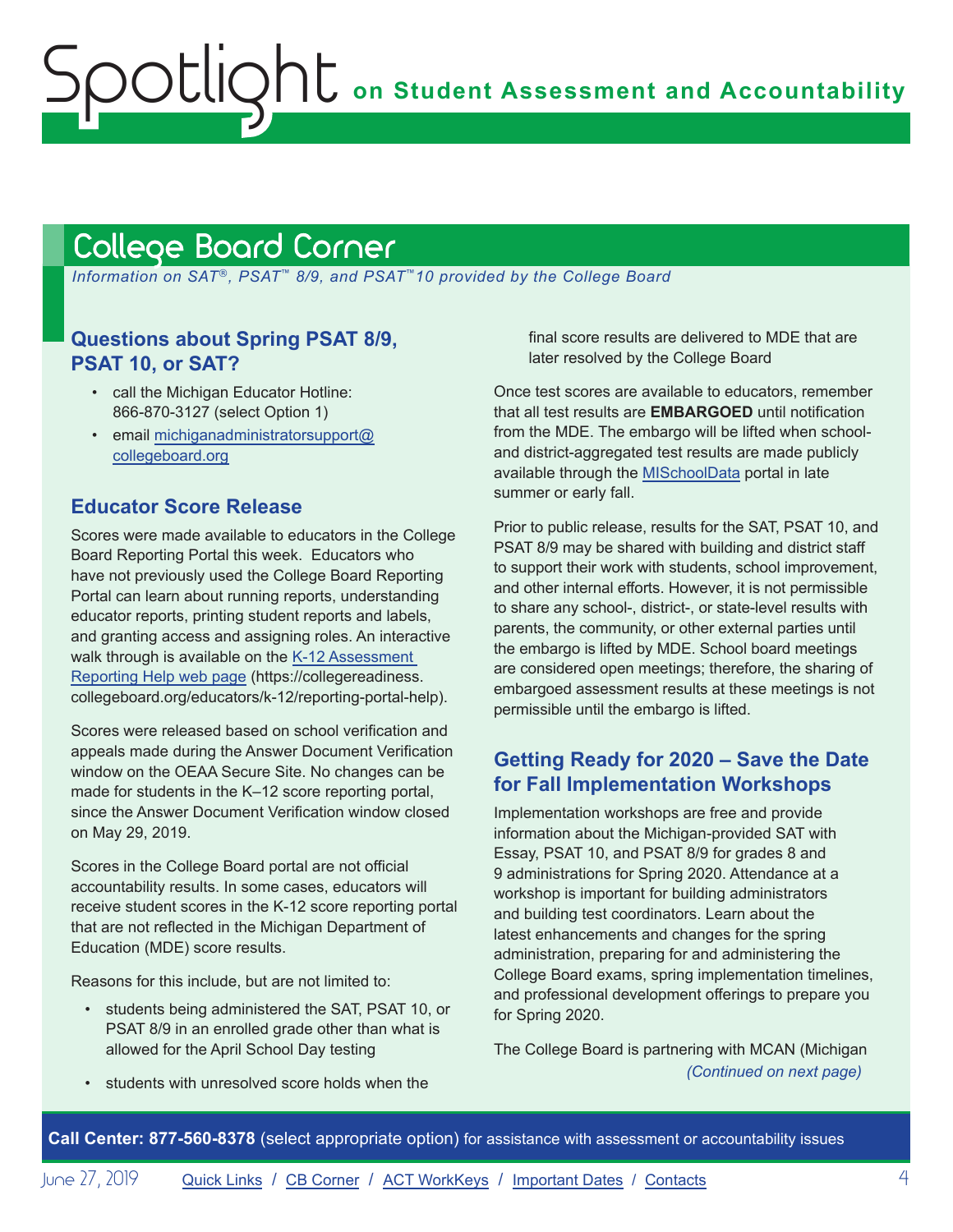College Access Network) to provide SCECHs to registered participants. Links to register will be available when Spotlight resumes in August.

| Date       | Location                                        | City                 |
|------------|-------------------------------------------------|----------------------|
| 10/1/2019  | Genesee ISD                                     | Flint                |
| 10/1/2019  | Macomb ISD                                      | Clinton<br>Township  |
| 10/2/2019  | <b>Wayne County</b><br><b>Community College</b> | Wayne                |
| 10/7/2019  | Oakland ISD                                     | Waterford            |
| 10/8/2019  | Menominee ISD                                   | Menominee            |
| 10/10/2019 | Kalamazoo RESA                                  | Portage              |
| 10/11/2019 | Ingham ISD                                      | Lansing              |
| 10/11/2019 | Jackson ISD                                     | Jackson              |
| 10/11/2019 | St. Joseph ISD                                  | Centreville          |
| 10/24/2019 | Clare-Gladwin RESD                              | Clare                |
| 10/24/2019 | Delta Schoolcraft ISD                           | Escanaba             |
| 10/25/2019 | <b>Copper Country ISD</b>                       | Hancock              |
| 10/28/2019 | Kent ISD                                        | <b>Grand Rapids</b>  |
| 10/29/2019 | Marquette-Alger ISD                             | Marquette            |
| 10/30/2019 | Eastern UP ISD                                  | Sault Ste.<br>Marie  |
| 10/30/2019 | Traverse Bay Area ISD                           | <b>Traverse City</b> |
| 11/1/2019  | Alpena-Montmorency-<br>Alcona ESD               | Alpena               |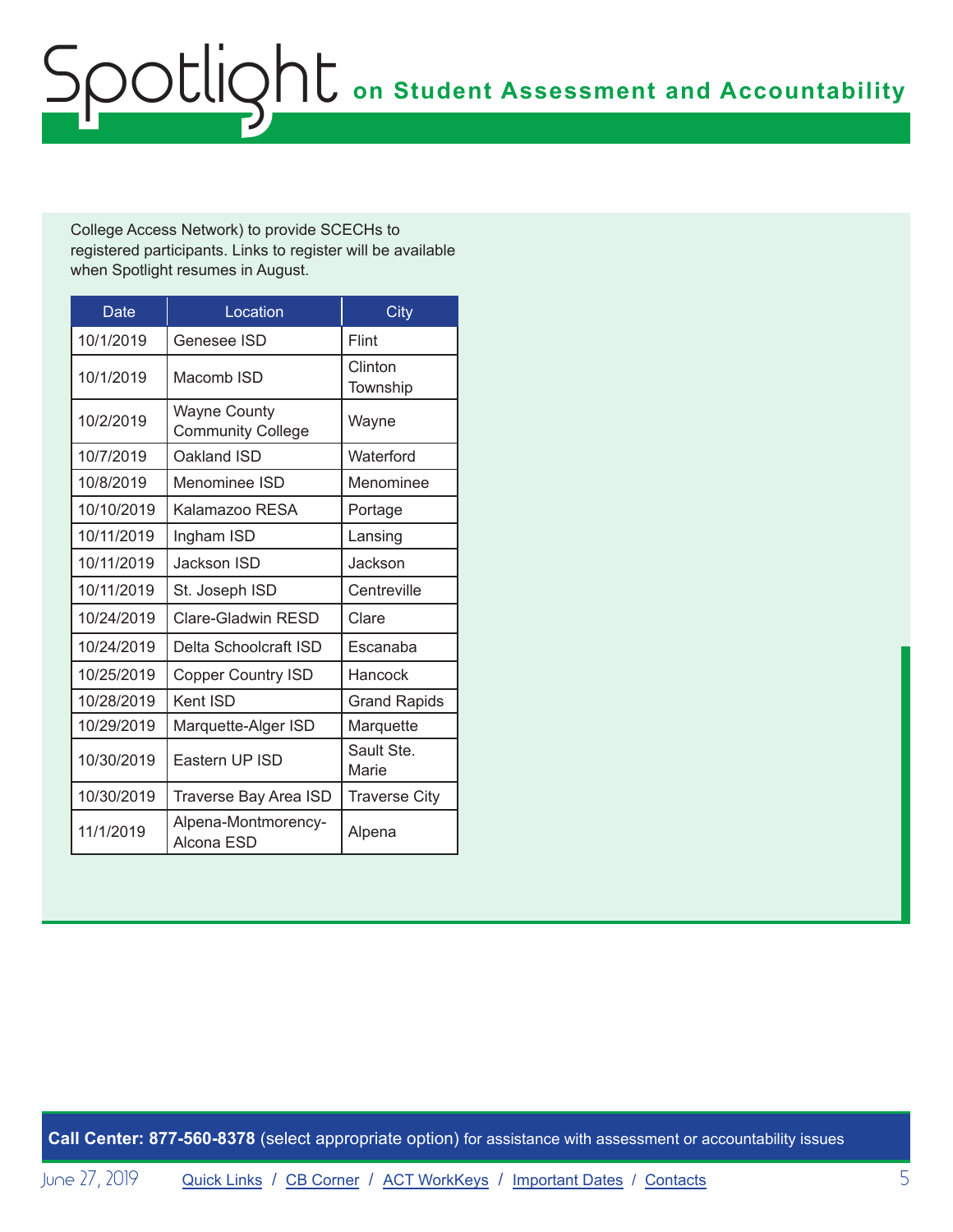<span id="page-5-0"></span>**ACT** 

Information on ACT WorkKeys<sup>®</sup> provided by the ACT.

#### **ACT WorkKeys Score Reports and National Career Readiness Certificates®**

School and student-level paper reports will be mailed to the test coordinator and are due to arrive no later than **August 9, 2019**. Refer to the [June 20, 2019 Spotlight](https://www.michigan.gov/mde/0,4615,7-140-22709_70117-280911--,00.html)  [Newsletter](https://www.michigan.gov/mde/0,4615,7-140-22709_70117-280911--,00.html) (www.michigan.gov/mde-spotlight) for more information about the reports you'll receive, the ACT WorkKeys National Career Readiness Certificates®, and student's access to [myworkkeys.com](http://www.myworkkeys.com).

**REMINDER** - The Spring 2019 ACT WorkKeys reports and data are **EMBARGOED** until the public release of the Spring 2019 assessment results later this summer. Districts and schools will be notified through the Spotlight on Student Assessment and Accountability Newsletter when the embargo has been lifted.

**IMPORTANT** – While individual student results may be shared with parents when they become available, it is NOT permissible to share any school-, district-, or state-level results with parents, the community, or other external parties until the embargo is lifted by the MDE. School Board meetings are considered open meetings; therefore, the sharing of embargoed assessment results at these meetings is not permissible until the embargo is lifted.

#### **Contacting ACT**

If you have questions, you may:

- 1. contact ACT via the [Contact Us web page](http://www.act.org/aap/state/contact.html) (<www.act.org/aap/state/contact.html>)
- 2. call ACT at 800-553-6244, 9:30 AM 6:00 PM ET
	- standard time: ext. 2800
	- accommodations: ext. 1788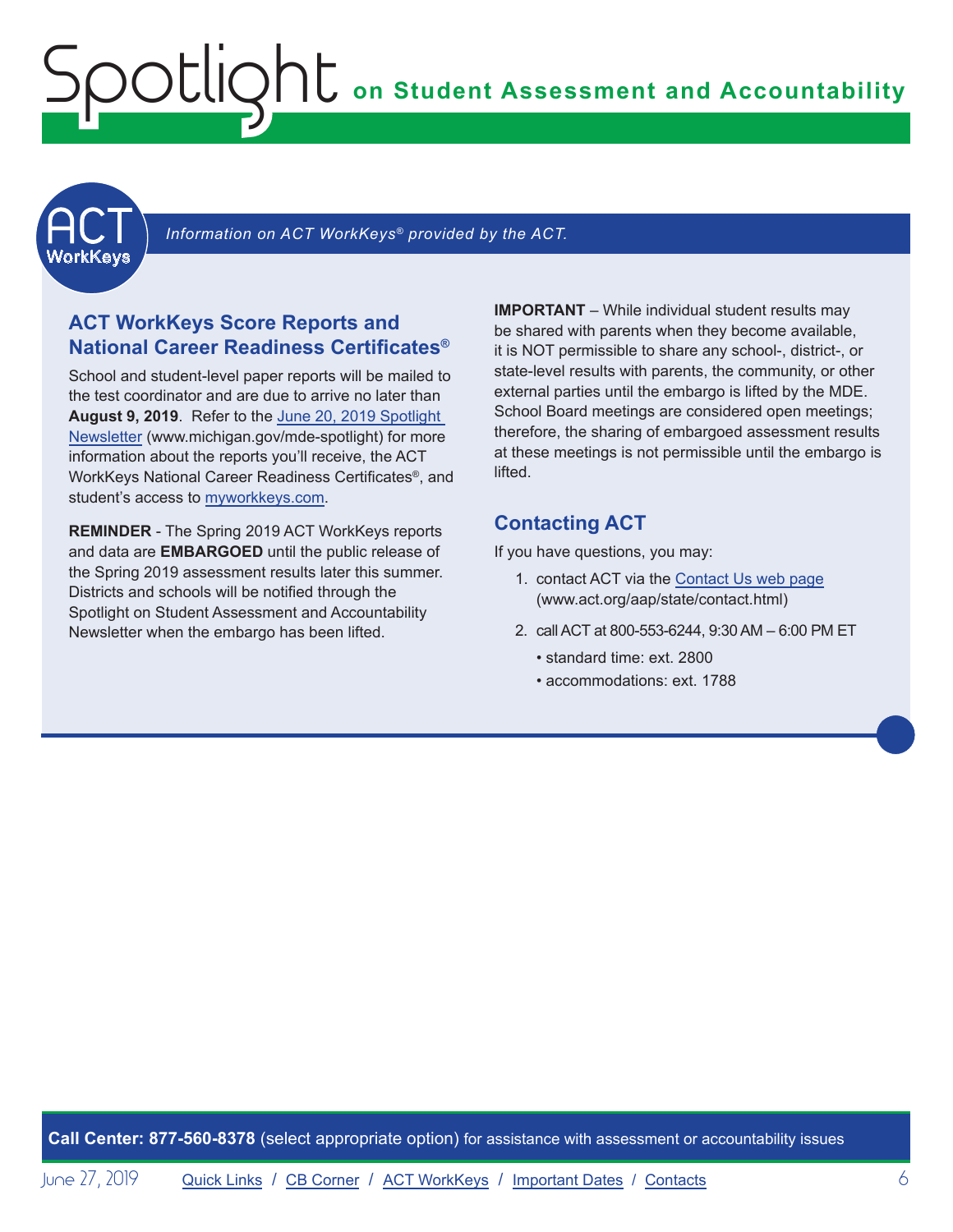# <span id="page-6-1"></span><span id="page-6-0"></span>**Important Dates**

## **July-August 2019**

#### **Act WorkKeys**

#### **July 16, 2019:**

• Students access **ACT WorkKeys** scores and National Career Readiness Certificates

#### **August 7, 2019:**

• Individual Student Reports, Student Roster Reports, School Frequency Reports, and District Frequency Reports arrive in districts for **WIDA Access for ELLs** and **Alternate Access for ELLs**

#### **August 9, 2019:**

• Receive **ACT WorkKeys** score reports

#### **August 20, 2019 from 9:00 AM to 4 PM:**

• **Workshop 1: WIDA Screener Online Training Location:** Michigan Department of Education, 608 W. Allegan St,. Lansing, MI 48933 Ottawa 3 Conference Room [Registration link](https://wida-screener-online-ta-training.eventbrite.com) (https://wida-screener-online-tatraining.eventbrite.com)

## **September 2019**

#### **September 9 – October 4, 2019**

• **Early Literacy and Mathematics Benchmark Assessments (K-2)** Fall Testing Window

## **October 2019**

**Tuesday and Wednesday, October 1 and 2, 2019 from 9:00 AM to 4:00 PM:** 

• **Workshop 2: Leading Schools for Multilingual Learner Achievement** 

**Location:** Wayne Community College – Downriver Campus, 21000 Northline Rd., Taylor MI 48180 EPAC 5 & 6

[Registration link](https://wida-leading-schools-el-achievement.eventbrite.com) (https://wida-leading-schools-elachievement.eventbrite.com)